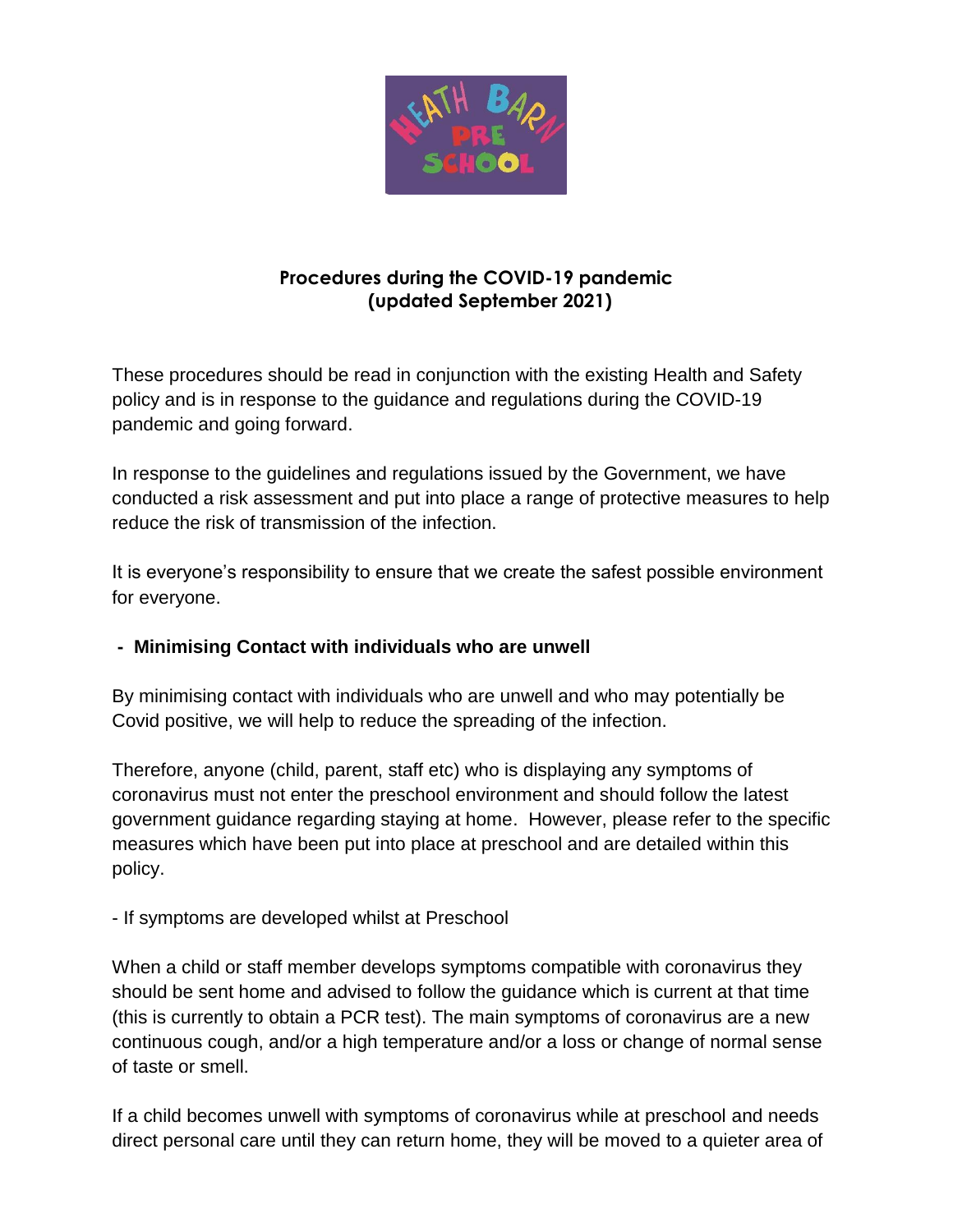the preschool (this will depend on where the majority of the children are at the time) and we will ensure good ventilation. If the member of staff needs to be close to the child then they will wear gloves, apron and face shield.

999 should be called if anyone becomes seriously ill or injured or their life is at risk.

- Testing

Preschool children and staff

Any child or member of staff displaying symptoms **should** be tested – Parents/staff should book a test as soon as possible online via: [https://www.gov.uk/get-coronavirus](https://www.gov.uk/get-coronavirus-test)[test](https://www.gov.uk/get-coronavirus-test); alternatively a test can be ordered by phone on NHS119.

Negative result - Where a child, young person or staff member tests negative, they can return to preschool as long as they are well enough to do so.

Positive result - Where a child or member of staff tests positive, we will ascertain as quickly as possible which children and staff have been in close contact and will advise these individuals accordingly by letter.

Staff who have been in close contact and are double vaccinated will be required to obtain a PCR test and will remain at home until the results are available.

It is likely that due to the nature of how young children play, that the majority of the children will be identified as close contacts. The current guidance advises that children under the age of 5 are not required to obtain a PCR.

# Positive case in Children and Staff's Household

Where a child has someone in their household with a positive test result (Lateral Flow or PCR), we will require the child to stay at home until the household is out of the isolation period; in addition a PCR should be booked for the child.

It is recognised that this is different to the current Government guidance however due to the close proximity of our preschool children and small staff team, it is necessary in order to reduce the risk of having to close the preschool. Staff will undoubtedly be identified as close contacts and will need to be absent whilst obtaining a PCR; it is unlikely that we will have sufficient staff available to remain open.

For a member of staff who has a positive case in their own household, they will be required to stay at home until they have obtained a PCR. If this is negative, they will be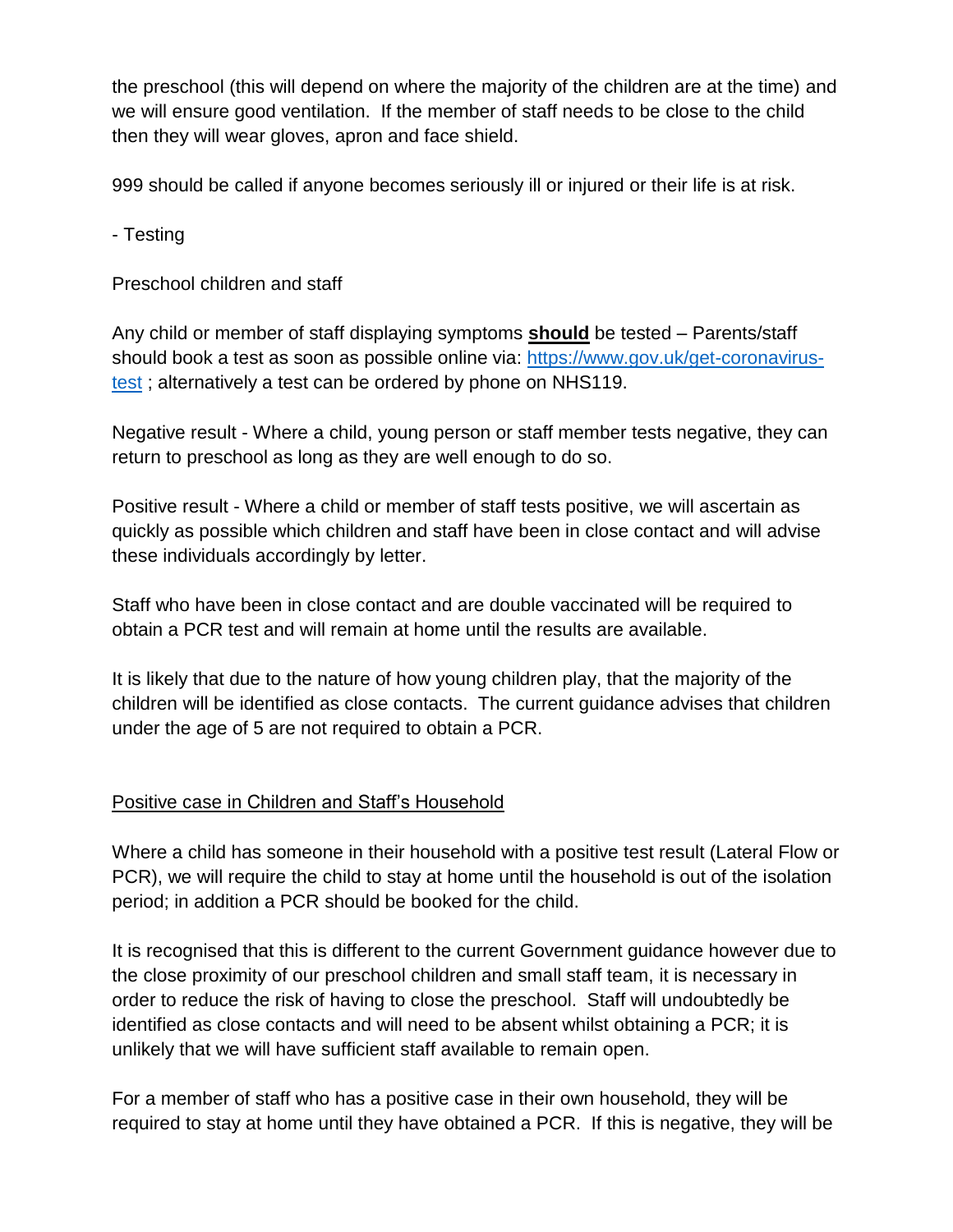able to return to work subject to them having had both vaccinations. If the PCR is positive then they will need to isolate as per the guidelines and we will then ascertain who has been in close contact.

In addition, all staff will take lateral flow tests twice per week and results are reported to the Preschool Manager. Any member of staff who tests positive will obtain a PCR and remain at home until the results are received.

Please note it is likely that more than one positive case may result in the preschool needing to close due to staff shortages or Local Public Health Team putting in additional measures.

### **- Measures to Prevent Cross Infection/Contamination**

We have introduced a number of measures to promote higher levels of hygiene and prevention measures to reduce the risk of cross infection/contamination.

### **Dual Settings**

If cases rise we may decide with notice to limit settings to just ours as this helps to limit the number of contacts each child has and their possible exposure to the virus.

### **Cleaning of Preschool**

We will follow the COVID 19 guidance for the cleaning of non-healthcare settings.

[https://www.gov.uk/government/publications/covid-19-decontamination-in-non](https://www.gov.uk/government/publications/covid-19-decontamination-in-non-healthcare-settings)[healthcare-settings](https://www.gov.uk/government/publications/covid-19-decontamination-in-non-healthcare-settings)

Cleaning schedules are displayed in preschool so that everyone is clear as to what needs cleaning, the frequency and who is responsible

During the course of the day, common touch areas will be cleaned with an anti-bacterial product.

Play resources will be rotated and cleaned between each rotation.

Disposable cloths must not be used more than once; paper kitchen towel should be used.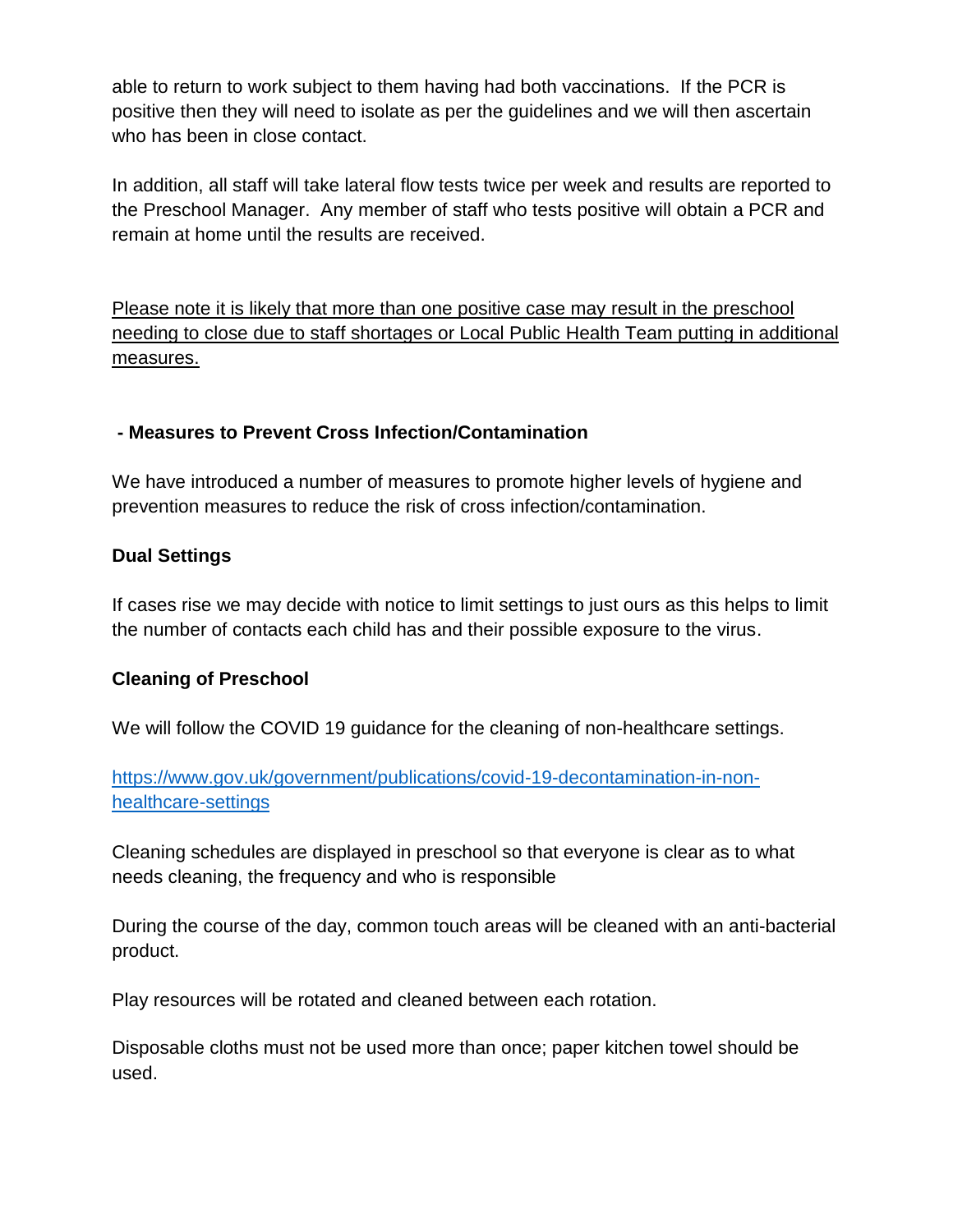## **Frequent Hand Cleaning and Good Respiratory Hygiene Practices**

Children will be given hand santisier when they first come into preschool and staff will help and support them to rub it on their hands. Staff will supervise handwashing at snack time and all toileting visits. The outside area will have a hand washing station.

Hand sanitiser will be available for staff and parents.

The children (and staff) will regularly be reminded of good respiratory hygiene practices such as 'catch it, bin it, kill it'. The children will wash their hands after sneezing or coughing. The children will be encouraged not to touch their eyes, mouth or nose. Tissues will be available and waste bins will be emptied regularly.

### **Personal Protective Equipment**

Children do not need to wear PPE.

PPE (gloves/apron/mask) will be used when in close proximity to someone displaying coronavirus symptoms. PPE should be worn when cleaning following a confirmed or suspected infection.

Staff may choose to wear PPE at other times and face masks, face shields, disposable gloves and disposable aprons are available for staff to use.

Face coverings are recommended for enclosed and crowded spaces where staff and other adults may come into contact with people they don't normally meet.

#### **Grouping of Children**

The latest guidance does not require children in early years settings to be kept in separate groups.

#### **Resources etc**

In order to minimise the common touch items within preschool we have introduced a system of rotation for all our resources and we are using a system of pictures and signs to support the children's understanding of this.

Rotation of the resources enables the children to have choices whilst giving staff the opportunity to clean resources and air dry them for 72 hours.

### **Drop off and Pick up**

Drop off and Pick Up will be from the preschool playground.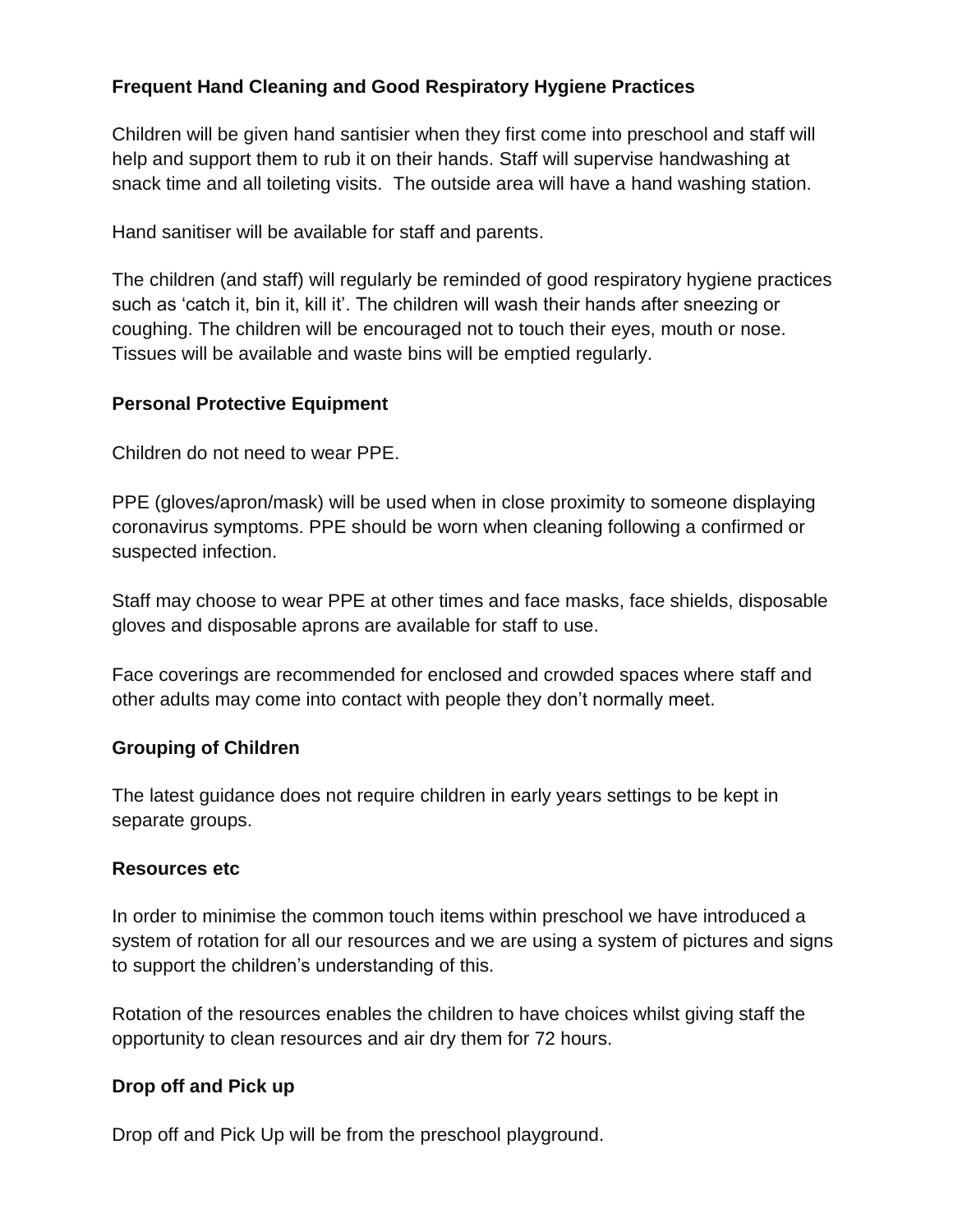Please be aware that St Leonards school are operating a one way system and you must use the path to come into the school grounds and exit down the drive.

Please be mindful of the 'Hands, Face, Space' government guidance during drop off and pick up. Parents are welcome to wear a face covering if they wish and are recommended for enclosed and crowded spaces where they may come into contact with people they don't normally meet.

Please also refer to our Settling In policy for details of how we will help your child to settle in quickly and the support we will give you.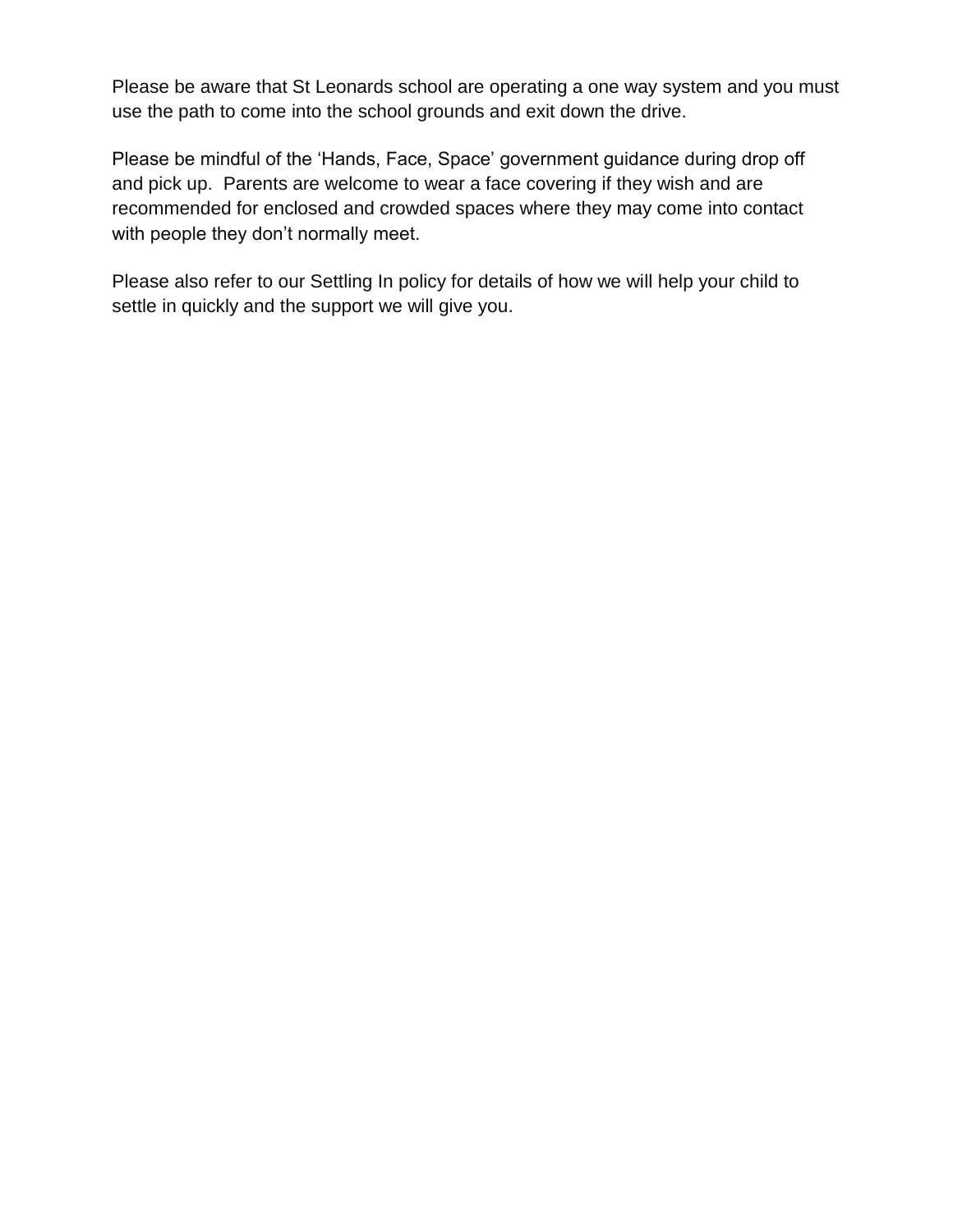# Appendix

#### **Cleaning following a confirmed infection**

Cleaning an area with normal household disinfectant after someone with suspected coronavirus (COVID-19) has left will reduce the risk of passing the infection on to other people.

Staff who have been in contact with the child should wear disposable gloves and aprons for cleaning. These should be double-bagged, then stored securely (in a designated space outside the building) for 72 hours then thrown away in the regular rubbish after cleaning is finished. Staff caring for the child should wash their hands thoroughly for 20 seconds after contact; they do not need to go home unless they develop symptoms themselves.

Using a disposable cloth, first clean hard surfaces with warm soapy water. Then disinfect these surfaces with the cleaning products you normally use. Pay particular attention to frequently touched areas and surfaces, such as bathrooms, grab-rails in corridors and stairwells and door handles

 If an area has been heavily contaminated, such as with visible bodily fluids, from a person with coronavirus (COVID-19), use protection for the eyes, mouth and nose, as well as wearing gloves and an apron.

 Public areas where a symptomatic individual has passed through and spent minimal time, such as corridors, but which are not visibly contaminated with body fluids can be cleaned thoroughly as normal.

All surfaces that the symptomatic person has come into contact with must be cleaned and disinfected, including:

- objects which are visibly contaminated with body fluids
- all potentially contaminated high-contact areas such as bathrooms, door handles, telephones, grab-rails in corridors and stairwells

Use disposable cloths or paper roll and disposable mop heads, to clean all hard surfaces, floors, chairs, door handles and sanitary fittings, following one of the options below: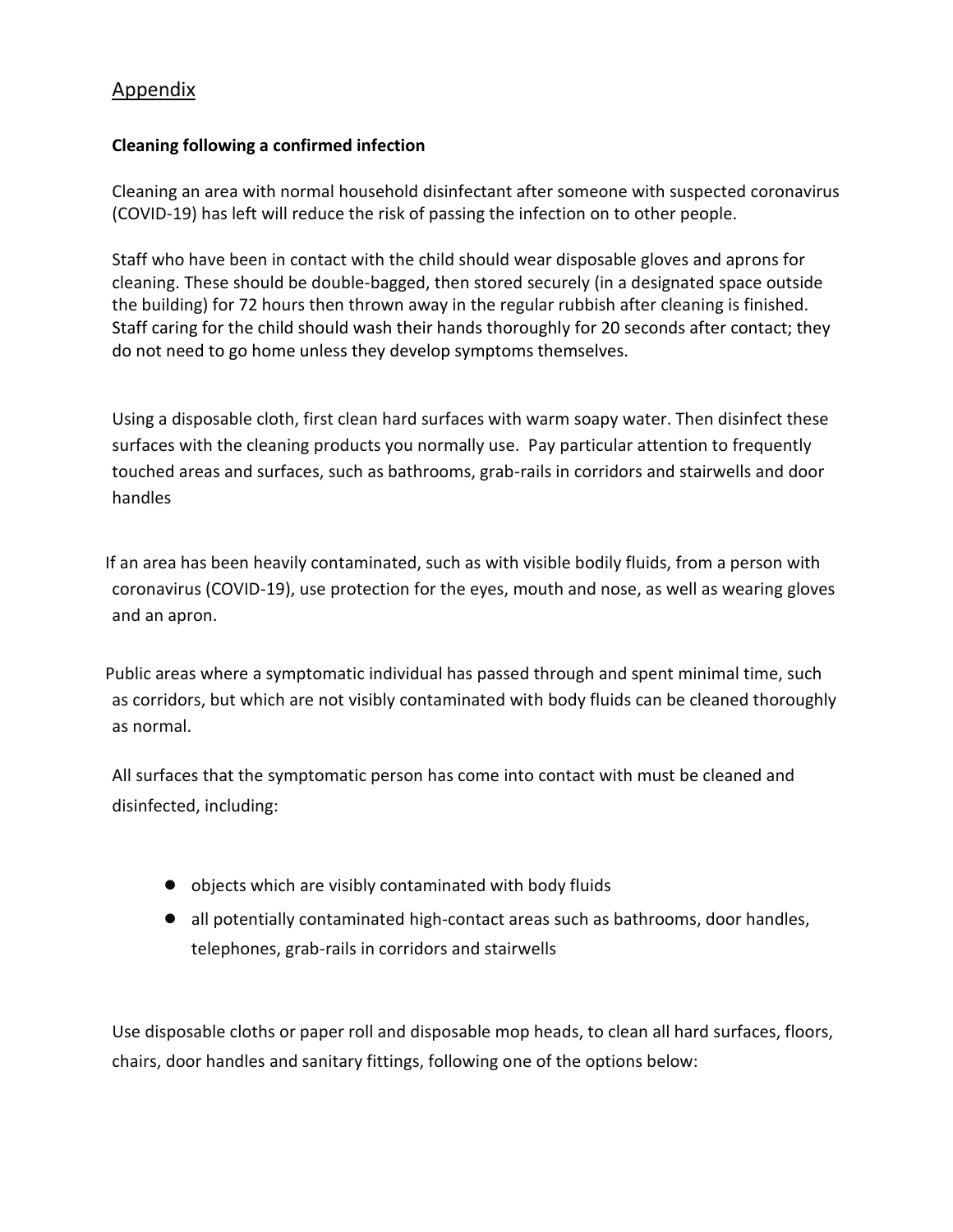- use either a combined detergent disinfectant solution at a dilution of 1,000 parts per million available chlorine
- a household detergent followed by disinfection (1000 ppm av.cl.). Follow manufacturer's instructions for dilution, application and contact times for all detergents and disinfectants
- An alternative disinfectant which is effective against enveloped viruses

Avoid creating splashes and spray when cleaning.

Any cloths and mop heads used must be disposed of and should be put into waste bags as outlined below.

When items cannot be cleaned using detergents or laundered, for example, upholstered furniture and mattresses, steam cleaning should be used.

Any items that are heavily contaminated with body fluids and cannot be cleaned by washing should be disposed of.

#### **Waste**

Waste from possible cases and cleaning of areas where possible cases have been (including disposable cloths and tissues):

- 1. Should be put in a plastic rubbish bag and tied when full.
- 2. The plastic bag should then be placed in a second bin bag and tied.
- 3. It should be put in a suitable and secure place and marked for storage until the individual's test results are known.

Waste should be stored safely and kept away from children. It will not be put in communal waste areas until negative test results are known or the waste has been stored for at least 72 hours.